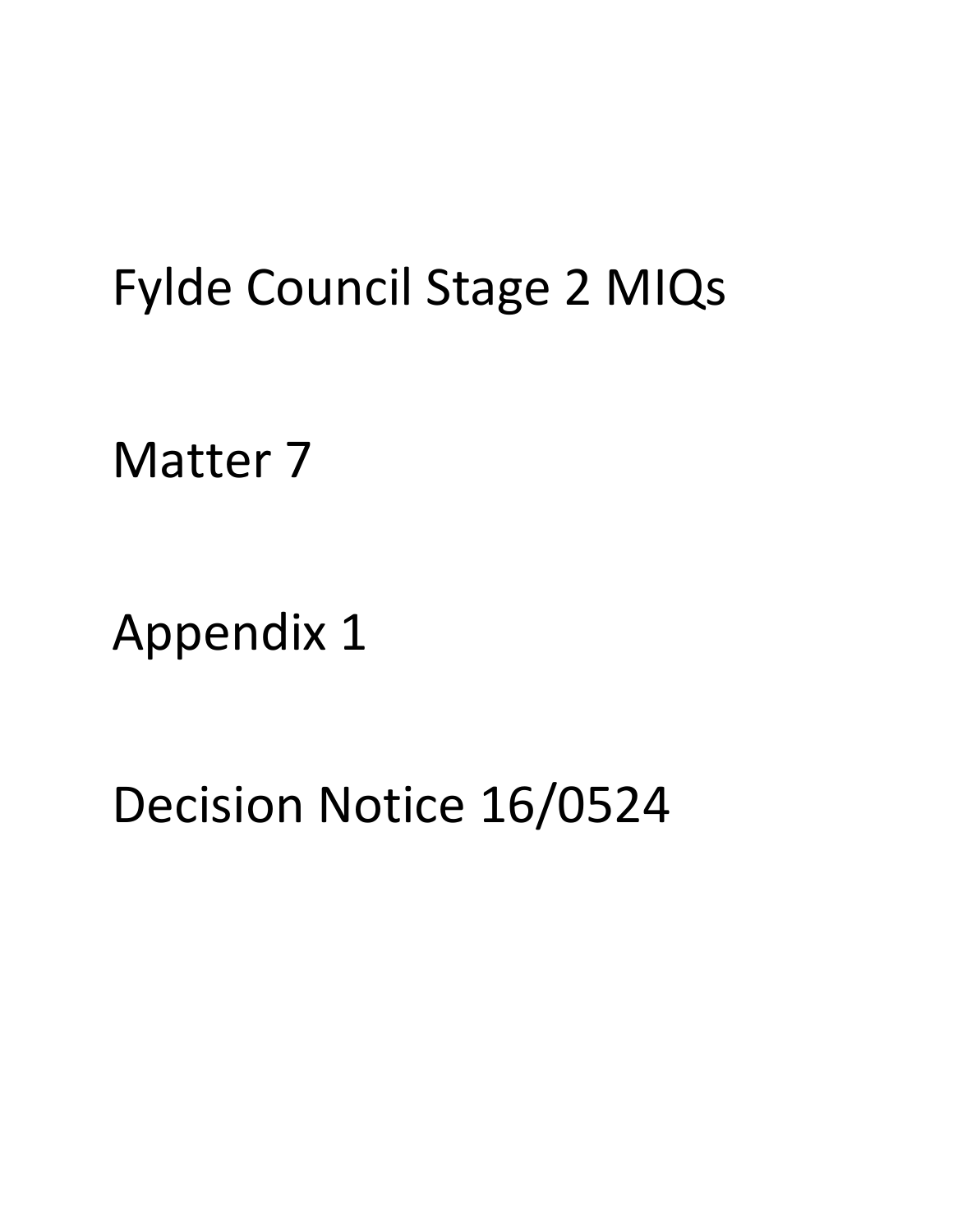

# **Town and Country Planning Act 1990**

# **Town and Country Planning (Development Management Procedure) (England) Order 2015**

# **Outline Planning Permission Refused**

| <b>Part 1 - Particulars of Application</b> |                                                                                                                                                                              |
|--------------------------------------------|------------------------------------------------------------------------------------------------------------------------------------------------------------------------------|
| <b>Application Number:</b>                 | 16/0524                                                                                                                                                                      |
| <b>Location:</b>                           | LAND ADJACENT KILNHOUSE LANE AND, QUEENSWAY, LYTHAM ST ANNES                                                                                                                 |
| Description:                               | <b>OUTLINE APPLICATION FOR THE ERECTION OF 115 DWELLINGS (ACCESS,</b><br><b>SCALE AND LAYOUT APPLIED FOR) WITH ACCESS FROM NEW VEHICULAR</b><br><b>ACCESS FROM QUEENSWAY</b> |

# **Part 2 - Particulars of decision**

The Fylde Borough Council hereby give notice in pursuance of the provisions of the Town and Country Planning Act 1990 that PERMISSION HAS BEEN REFUSED for the carrying out of development referred to in Part 1 hereof for the following Reason(s):

- 1 The proposed development of the site for residential purposes would result in an unsatisfactory form of development which would create a poor quality living environment with unacceptably low levels of residential amenity for its occupiers due to its proximity to the adjacent employment land and buildings (and the noise, dust, odour, vibration, etc. nuisances that they could emit), the highway junction of Queensway and Kilnhouse Lane which is heavily trafficked as a main route into and out of Lytham St Annes, and the approach flightpath of Blackpool Airport. The failure to provide an appropriate buffer zone such as the 30m or more suggested in policy EMP4 of the Fylde Borough Local Plan ensures that the proposal is contrary to that policy and to Policy HL2 of that Plan. This harm also results in conflict with criteria b, g and t of Policy GD7 of the Publication Version of the Fylde Local Plan to 2032 and the NPPF at paragraphs 56, 58 and 109.
- 2 The proposed development of the site for residential purposes would by reason of its proximity to the adjacent employment land and buildings likely result in conflicts between the lawful operation of these established industrial land uses, and the occupiers of the new dwellings. There is an unacceptable likelihood that the occupiers of these dwellings will raise complaints against the activities undertaken by the established businesses which could lead to controls being imposed that could prejudice their operations and lead to their business competitiveness being stifled. This poor relationship would be contrary to the requirements of policies EMP4 and HL2 of the Fylde Borough Local Plan, criteria b, g and t of Policy GD7 of the Publication Version of the Fylde Local Plan to 2032 and the NPPF at paragraphs 56, 58 amd109.
- 3 The proposed development would result in the loss of 4 hectares of employment land to a residential use which is contrary to Policy EMP2 of the Fylde Borough Local Plan which allocates it for retention in class B uses. It is also contrary to Policy EC1 of the Publication Version Fylde Local Plan to 2032 which also allocates it for class B uses. No compelling justification has been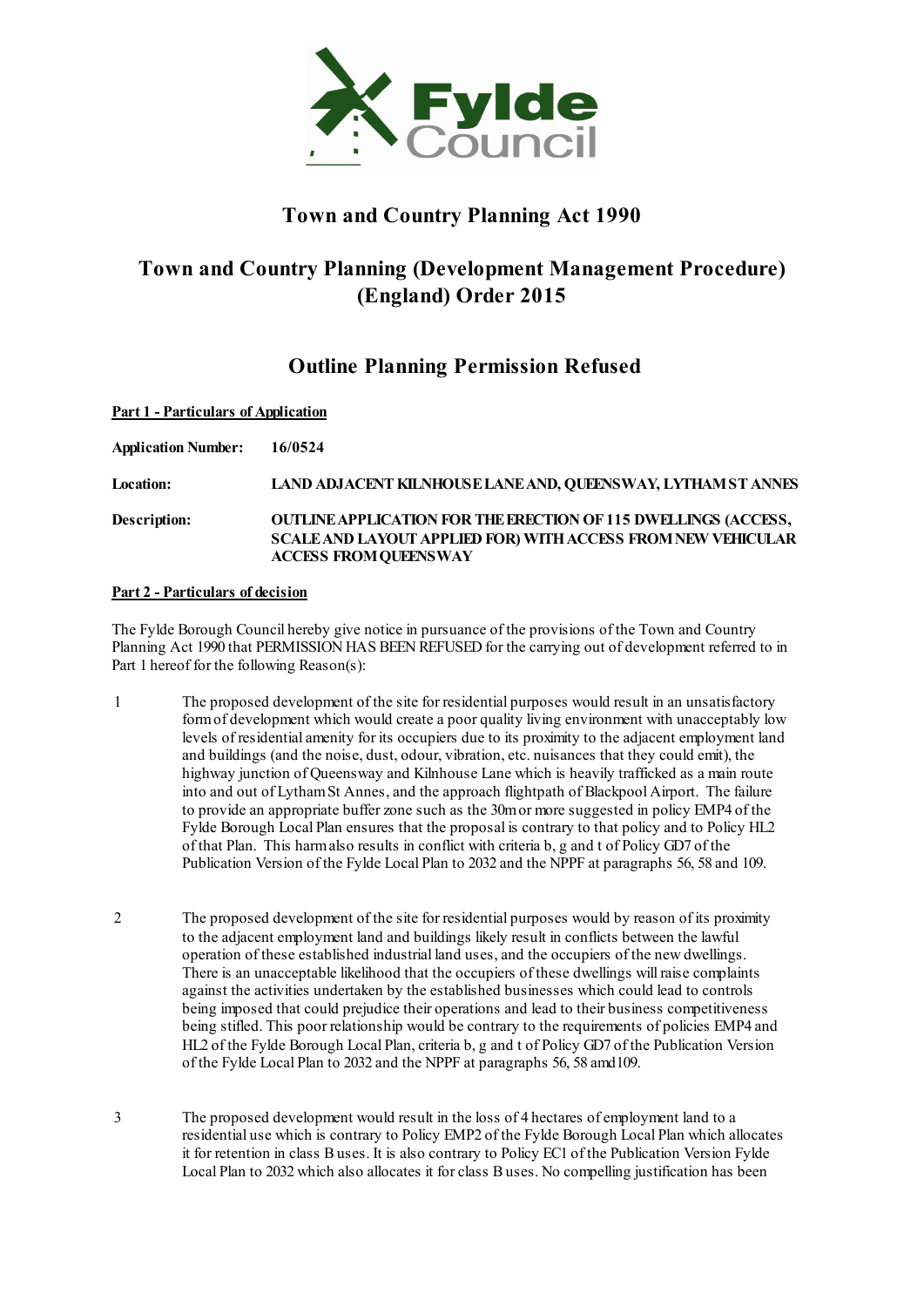presented to accept that the loss of this site would not unacceptably diminish the supply of land available for such uses in the Borough and particularly around Lytham St Annes as its main settlement, or that the application site is no longer viable for employment uses within the Plan period up to 2032. Residential use of this scale at this site would undermine the overall allocation of the employment land in the Borough which has been assessed in accordance with NPPF paragraph 158 and would not represent a sustainable form of development across the borough.

4 The proposed development of 115 dwellings would by reason of the proposed site layout which is a detailed matter for the application form a poorly planned residential development that would prejudice the character of the area and constitute poor planning. The proposed layout fails to add to the overall quality of the area and does not exhibit good design or character resulting in a car dominated street scene, a lack of room for landscaping within the site, the rear of dwellings backing onto the greenbelt and dwellings in close proximity to the proposed Queensway roundabout arming the visual amenities of the area. As such the proposed development would not represent high quality development which would cause harm to the character of the local area and would be contrary to Fylde Borough Local Plan policies HL2 and HL6, criteria c, g, h, and j of Policy GD7 of the Publication Version of the Fylde Local Plan to 2032 and NPPF paragraph 58

5 The proposed access to the development would be located 50m directly north of the approved roundabout which will serve the Queensway development of 1150 dwellings (application 08/0058) which has commenced development. That permission illustrated that the access into this application site was deliverable from the roundabout. The provision of this additional proposed access in such close proximity to the approved roundabout would result in unacceptable highway safety concerns due to the increased number of opposing vehicle movement and the proximity of the two major accesses. Conflict and safety concerns for non-car modes would also be increased. .It is therefore considered that the development will have a severely adverse impact on the safe and efficient operation of the highway. This would be contrary to criteria 9 of policy HL2 of the Fylde Borough Local Plan criteria p of Policy GD7 of the Publication version of the Fylde Local Plan to 2032, para 32 of the NPPF, and the LCC Fylde Coast Highways and Transport Master Plan.

6 The applicant has failed to demonstrate to the reasonable satisfaction of the local planning authority in consultation with the highways authority that the traffic generated by the development can be accommodated within the local highway network, with the submitted Transport Assessment underestimating the current and future network conditions and as a result the residual cumulative impact of this and other committed development on the local network. The application also fails to demonstrate that the traffic can be accommodated without the implementation of a series of highway improvements and sustainable transport improvements. In the absence of being able to deliver the necessary highway improvements, the impact of the development on the local highway network will be severe, contrary to the provisions of para 32 of the National Planning Policy Framework and Criterion 9 of Policy HL2 of the Fylde Borough Local Plan (as amended October 2005) and criteria p of Policy GD7 of the Publication version of the Fylde Local Plan to 2032.

7 The proposed development is required to make contributions towards the delivery of affordable housing and public open space on the site and financial contributions off-site towards the provision of new primary and secondary school places, public realm enhancements and transport improvements. The applicant has failed to put any mechanism in place to secure these contributions and, accordingly, the development is contrary to the requirements of Fylde Borough Local Plan policies TREC17, CF2, EP1, TR1, TR3 and TR5, policies and H4, HW2, HW3, INF1, INF2, and T4 of the publication version of the Fylde Local Plan to 2032, and chapters 4, 6 and 8 of the National Planning Policy Framework.

#### **Notes to decision:**

2. Where appropriate the council will seek to engage with applicants to resolve concerns over development proposals either before the application is submitted as promoted by para 188 of NPPF, or during the consideration of the application as promoted by para 187 of the NPPF. However, in some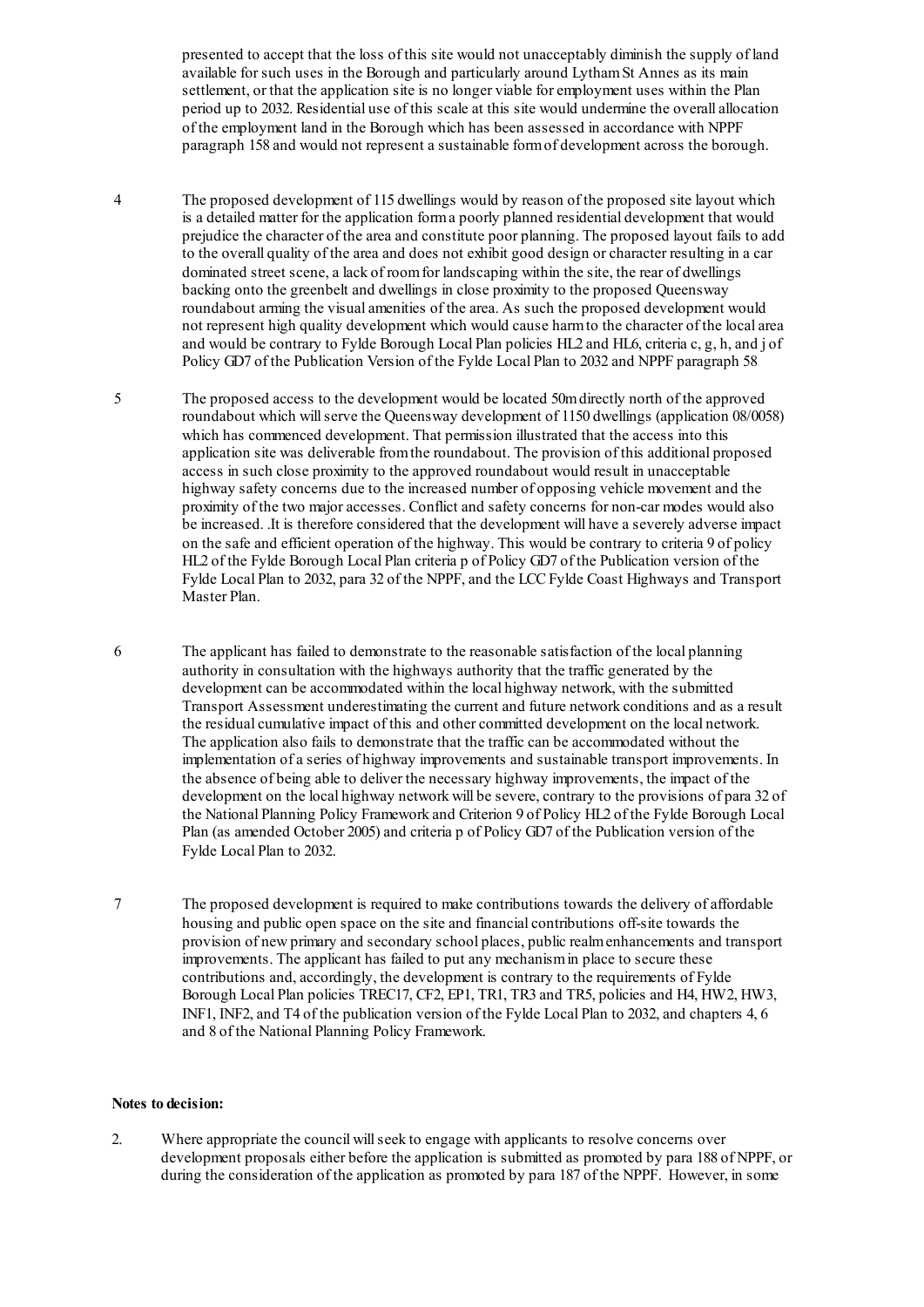circumstances it will not be possible to resolve these concerns and so a refusal of the application is necessary due to the environmental / social / economic harm that will be caused by the development as identified in the reasons for refusal. In these circumstances an application is refused to enable the overall speed and quality of the council's decisions to be maintained.

- 1. For the avoidance of doubt, this decision relates to the following plans:
	- Location Plan Millson Associates Drawing PL.001 Rev B
	- · Proposed Site Plan Millson Associates Drawing 2099-P.003 Rev B
	- Proposed Site Access Appendix C and D of CBO Transport Assessment

## **Date of Decision:** 03/11/2016

**Signed:**

Mr P. Walker Director of Development Services Fylde Borough Council Town Hall Lytham St Annes, FY8 1LW

MrJackson Indigo Planning Lowry House 17 Marble Street Manchester M23AW

## **IMPORTANT – PLEASE CAREFULLY READ THE NOTES BELOW AS FAILURE TO COMPLY COULD MAKE THE DEVELOPMENT UNAUTHORISED**

1) These notes should be read in conjunction with the decision notice issued by the Local Planning Authority in respect of the application which you have recently submitted to the Council.

## **IN CASES WHERE PERMISSION/CONSENT HAS BEEN GRANTED**

- 2) Any permission/consent is granted on the basis of the approved plans listed in the decision notice. The development should be undertaken in strict accordance with the approved plans, as any deviation will constitute unauthorised development which may be liable to enforcement action. Any amendments to the approved plans are likely to require the submission of a further application to the Council. Should such changes be desired, you are advised to contact the Development Management Service to determine the most appropriate means by which any revisions could be considered.
- 3) Any permission/consent granted is subject to the conditions set out in the decision notice and it is the responsibility of the developer to ensure that these conditions are fully complied with. Any conditions that require work to be carried out or details to be approved before any development can take place form a "condition precedent". If a condition precedent is not complied with, the whole of the development will be unauthorised and may result in enforcement action being taken by the Council.
- 4) The applicant is reminded of the need to obtain formal approval of those details required by the conditions of any planning permission/consent before development may lawfully commence on the site (or any other relevant trigger as set out in each condition). Formal applications for the approval of matters reserved by condition are currently subject to fees (per request) of £28 for householder applications and £97 in all other cases. Any breach of the imposed conditions may leave you liable to enforcement action or may require you to submit a new application in order to regularise any unauthorised works.
- 5) If the applicant is aggrieved by any of the conditions imposed as part of the planning permission, they may